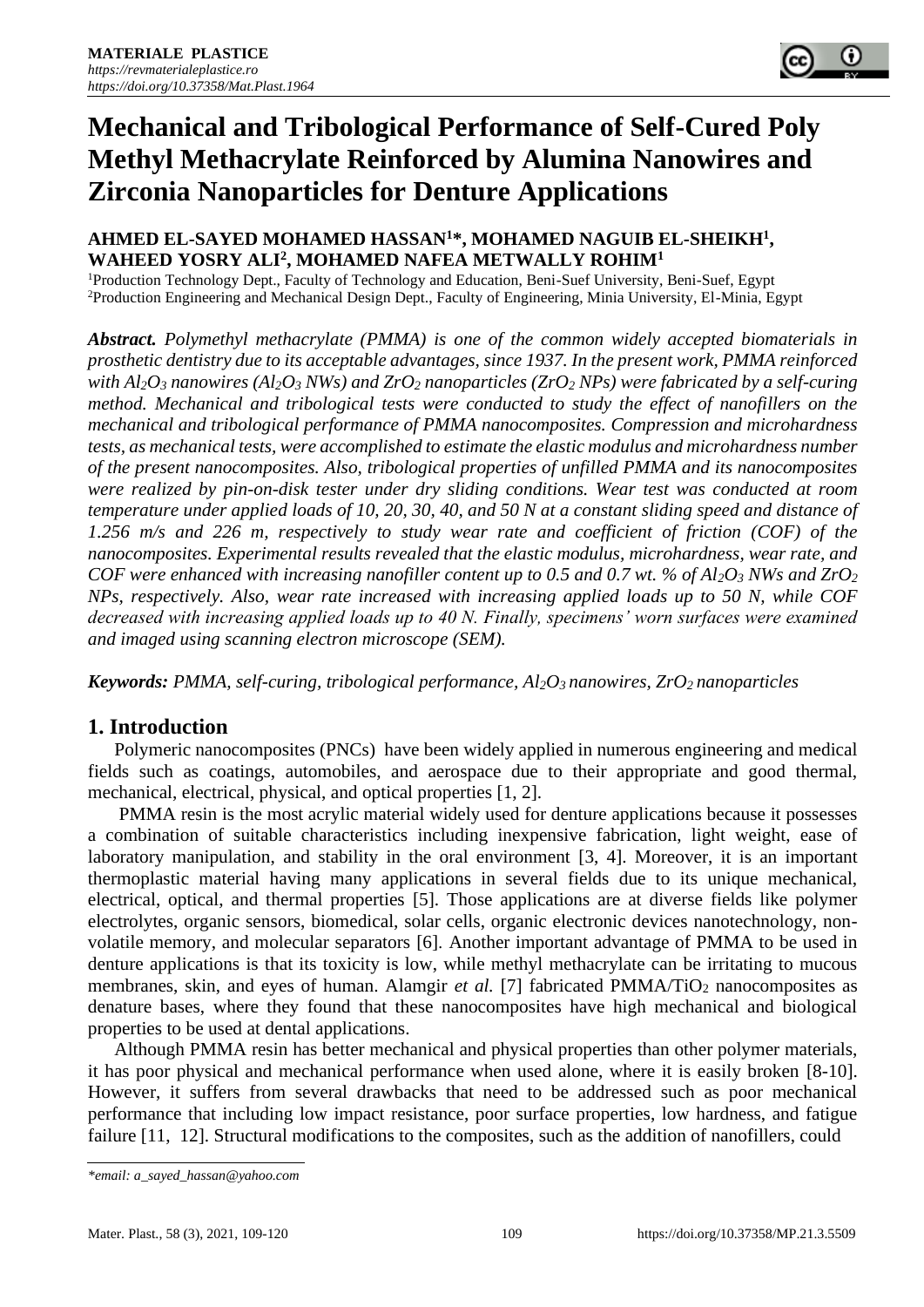improve mechanical properties of the PMMA acrylic. Hence, PMMA resin requires improvement in order to achieve a greater strengthening attribute [13].

Recently, nanotechnology has been employed in dental applications in which many studies have been conducted to discover the predictable benefits and applications [14]. Moreover, enhancement of PMMA has been done by means of grafting with different nano-fillers [15].

Numerous studies have been focused on enhancing of PMMA performance using different curing methods and/or incorporating nanofillers in its composition [16, 17]. Because of the nanofillers characteristics that lie at the nanometer scale, a strong interfacial interaction could be achieved between them and the matrix material, if only the nanofillers were distributed homogenously into the matrix material [18, 19].

Recently, there has been an increasing attention toward incorporating ceramic nanofillers into denture-base acrylic to act as a strengthening material. For example,  $ZrO<sub>2</sub> NPs$  received attention due to their superior biocompatibility as well as their white color, which makes them less likely to alter the esthetics in comparison to other nanometal oxides [20, 21]. The selection of  $ZrO<sub>2</sub> NPs$  as a nanofiller in this study was based upon their ability to improve the mechanical characteristics of acrylic resins [22, 23]. There are some factors should be studied that affect the physical and mechanical properties of the PMMA/ZrO<sub>2</sub> NPs composites, including shape, size, concentration, homogenous distribution, and composition of the matrix [24].

Previous studies focused on effect of ZrO<sub>2</sub> NPs on the mechanical performance of PMMA denture base acrylic material and showed that  $ZrO<sub>2</sub>$  NPs have the ability to increase the impact and flexural strength of the acrylic denture base [25]. Impact and flexural strength values were increased up to 5 wt.% of ZrO<sup>2</sup> NPs. After that their values were decreased due to nanoparticles agglomeration and cluster formations that weakened the material [22]. Also, a significant increase in impact strength, hardness, and fracture toughness of PMMA reinforced with ZrO<sup>2</sup> NPs was observed by Franklin *et al.* [26] and Ellakwa *et al*. [27], while a reduction in impact strength as well as surface hardness was observed upon the incorporation of 10 and 20 wt.% ZrO2, as discussed by Asopa *et al.* [28]. Moreover, Kul *et al.* [29] showed that a significant enhancement of PMMA thermal conductivity was observed after addition of  $ZrO<sub>2</sub> NPs.$ 

Amongst commonly ceramic material into denture-base acrylic is  $Al_2O_3$  NPs because it possesses excellent abrasion resistance, impact resistance, superior hardness, low cost, and high stability and resistance to oxidation and corrosion at high temperature. Therefore, it can be used in very wide range of industries including aerospace industry, medical applications in dental, adsorbents, microelectronics, catalysts, coatings for decorative effects and in the cosmetic or automotive industry and other high technological fields [30- 34].  $A1_2O_3$  NPs have been attracting attention and have been historically more accepted as biomaterials for dental and medical applications [35]. Effect of  $Al_2O_3$  NPs addition at three different concentrations of 1, 2, and 3 wt.% on the mechanical and physical characteristics of PMMA was investigated by Jasim *et al* [36]. The results proved that the transverse strength of PMMA increased with increasing  $Al_2O_3$  NPs up to 2 wt.%. Moreover, addition of  $Al_2O_3$  NPs to acrylic resin to be used as base dentures led to improving the thermal conductivity and providing the patient with comfortable and satisfactory feelings [37, 38]. Several studies emphasized on the effect of Al<sub>2</sub>O<sub>3</sub> NPs on the mechanical properties of PMMA denture base acrylic material. Incorporation of  $Al_2O_3$  NPs into PMMA acrylic resin that are applied in denture base leads to great enhancement in the impact, tensile, compressive, flexural strengths, and surface hardness [25, 27, 38, 39].

Based on the previous literature,  $ZrO<sub>2</sub>$  NPs and  $Al<sub>2</sub>O<sub>3</sub>$  NPs had significant improving effect on the mechanical properties of PMMA, however there were little data available related to their effect on the wear resistance and COF of PMMA acrylic base denture, so further investigations were needed. Moreover, there are no studies have yet been conducted to incorporate of  $Al_2O_3$  NWs into PMMA acrylic resin for denture base applications. Therefore, this study was conducted to evaluate the elastic modulus, surface hardness, wear rate, and COF of PMMA/  $ZrO<sub>2</sub>$  NPs and PMMA/Al<sub>2</sub>O<sub>3</sub> NWs composites at different concentrations of nanofillers.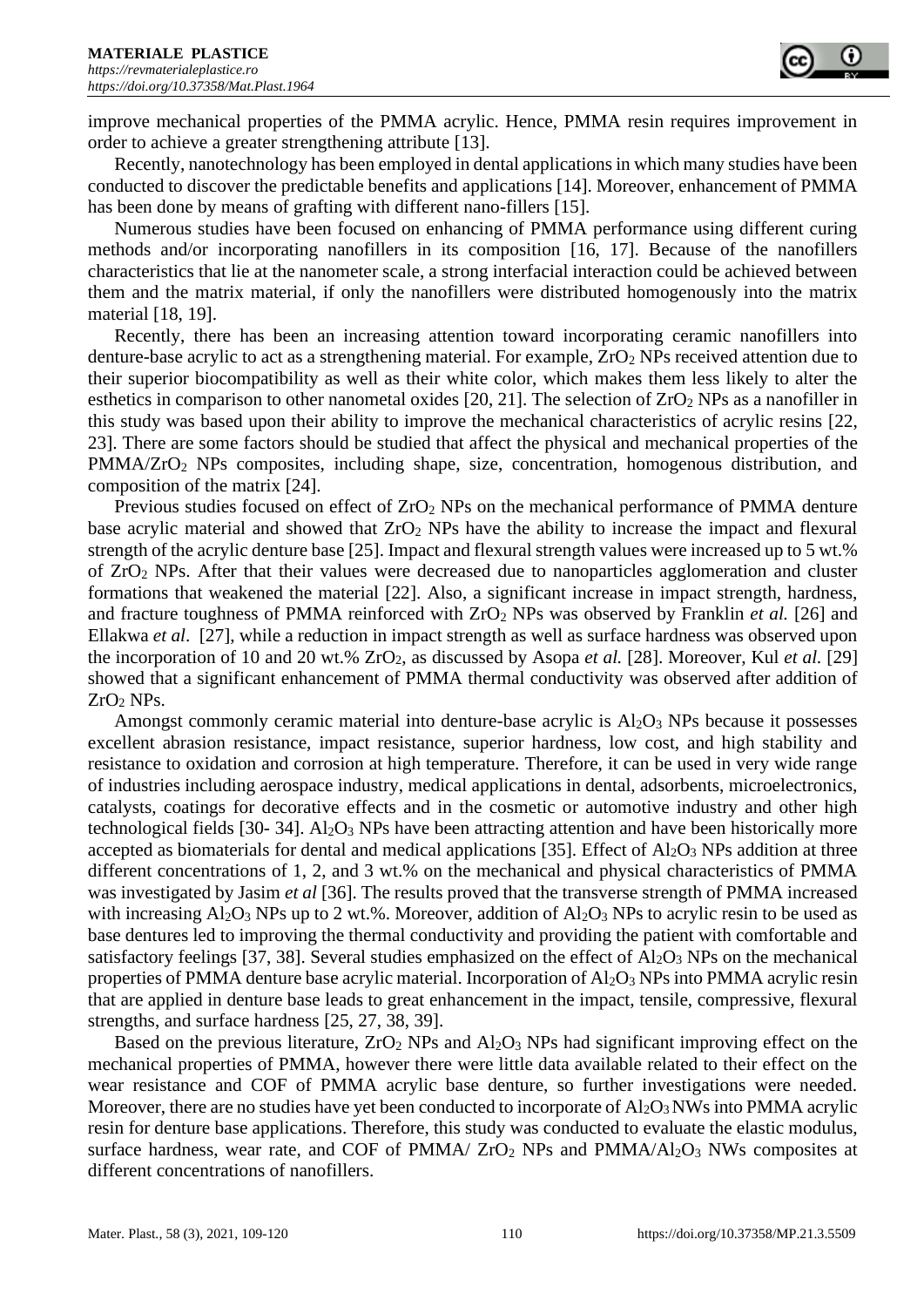# **2. Materials and methods**

#### **2.1 Materials**

Matrix materials used in the present work are PMMA as powder and MMA monomer as a liquid hardener, that were supplied from Acrostone Dental & Medical Supplies Company, Cairo, Egypt. While, the nanofiller materials were  $ZrO_2$  NPs and  $Al_2O_3$  NWs.  $ZrO_2$  NPs (22-24 nm) were supplied from Nano Tech., El Giza, Egypt. Whereas  $Al_2O_3$  NWs, at dimensions of (Dia. 2-6 nm  $\times$  L 200-400 nm), were obtained from Sigma Aldrich, USA.

#### **2.2 Nanocomposites preparation**

 $PMMA/AI_2O_3$  NWs and  $PMMA/ZrO_2$  NPs nanocomposites were prepared by self-curing method. Specimens were fabricated at constant nanofiller loading of 0, 0.1, 0.2, 0.3, 0.4, 0.5, 0.6, 0.7, 0.8, 0.9, and 1 wt. %. This technique was accomplished by adding nanofiller of  $ZrO<sub>2</sub> NPs$  or  $Al<sub>2</sub>O<sub>3</sub> NWs$  to the PMMA powder in a glass beaker and mixed for 20 min to obtain homogeneous mixture. Then, hardener liquid (MMA monomer) was added to the powder mixture and mixed at ratio of 1:2.5 [9]. After that, the nanocomposites were molded in a cylindrical tube for 2h at room temperature ( $35 \pm 2$ °C) to obtain the specimen final shape. Finally, the specimens of 8 mm diameter and 30 mm length were cut into suitable sizes for further tests.

#### **2.3 Characterization methods**

Elastic modulus of unfilled PMMA and its nanocomposites was calculated from stress – strain curves obtained after compression test. Compression test was conducted at room temperature using SHIMADZU universal testing machine (UH series) that its cross-head speed was 5 mm/min. Standard dimensions of the tested specimens were 8 mm in diameter and 16 mm in height according to ASTM D 695.

Vickers microhardness test was conducted according to ASTM E384-99 under 50 g testing load for 10 seconds to estimate Vickers microhardness number of the present nanocomposites. Microhardness number was determined by dividing the applied load by square mean diagonal length of indentation. For results reliability, the test was carried out at least five times of each specimen, and average values were reported.

Wear tests were done under dry sliding conditions in accordance with the standards of ASTM G 99. A pin-on-disk test rig was used to test all of specimens that have dimensions of 30 mm in length and 8 mm in diameter as shown in Figure 1. Carbon steel disc was used as a sliding counterface, which has 185 mm diameter, 8 mm thickness, surface hardness of 58-62 HV, and surface roughness  $(R_a)$  of 1.41 μm. Wear test parameters were tabulated in Table 1. To evaluate the wear rate, digital balance  $(±0.1mg)$ accuracy) was used to weight specimens before and after wear. Difference between the two weights divided by the sliding distance represents the wear rate.

The friction force was measured continuously throughout the wear test using a load cell of 40 kg. A load cell was connected to a calibrated data logger, which recorded the friction force each one millisecond, and their average values were introduced. COF was estimated by dividing the friction force by the applied normal force.



**Figure 1.** Pin-on-disc test rig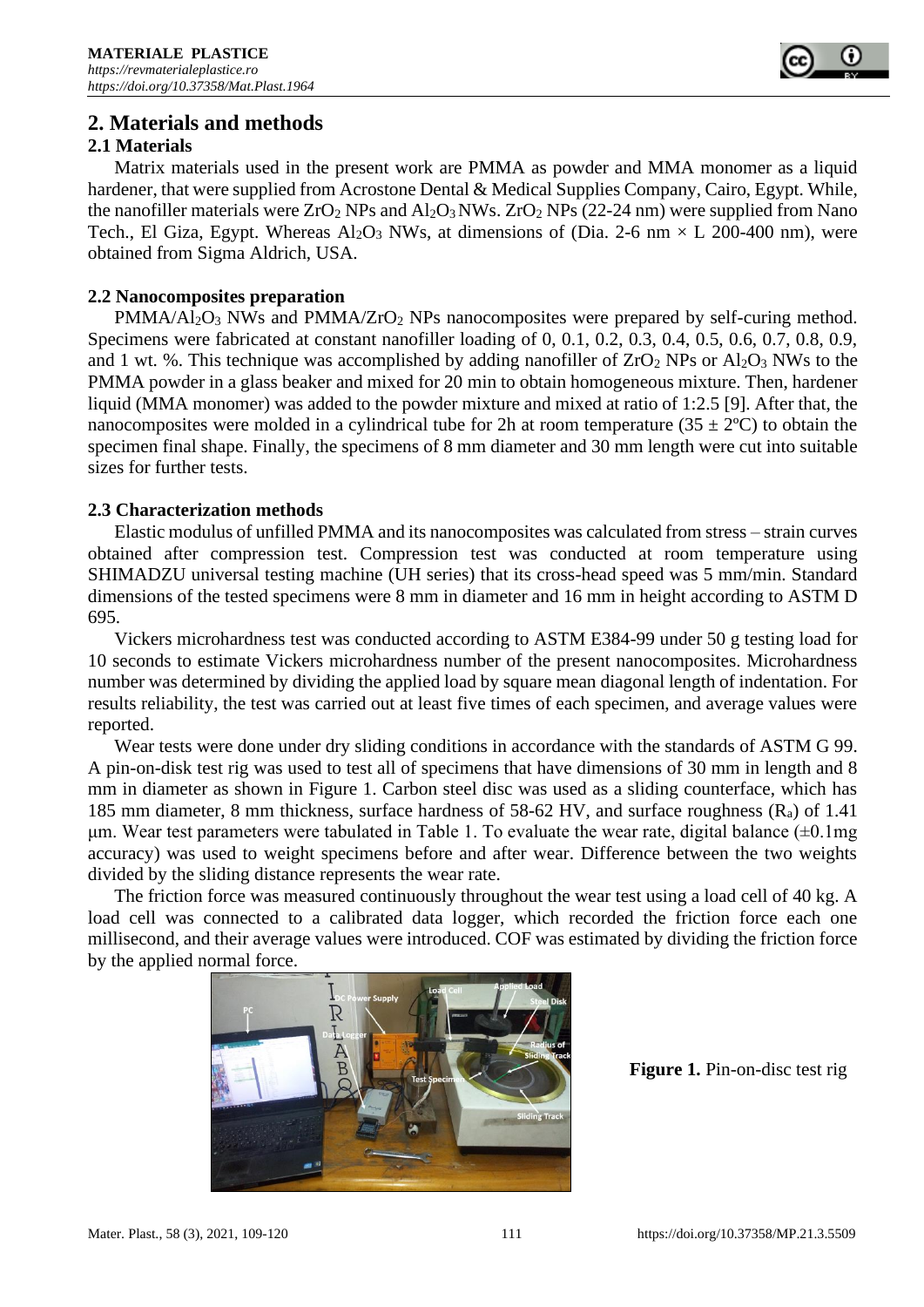

### **3. Results and discussions**

Figures 2a and b show the results of compression test conducted on the unfilled PMMA and its composites with different loadings of  $ZrO<sub>2</sub>$  NPs and  $Al<sub>2</sub>O<sub>3</sub>$  NWs and plotted in stress-strain curves to evaluate the elastic modulus of tested composites.



**Figure 2** Engineering stress strain curves of unfilled PMMA and its nanocomposites with different loadings of:  $\bf{A}$ )  $ZrO<sub>2</sub>NPs$ , and  $\bf{B}$ )  $Al<sub>2</sub>O<sub>3</sub>NWs$ 

Elastic modulus of PMMA nanocomposites showed gradually increasing trend after addition of  $Al_2O_3$  NWs up to 0.5 wt. % and  $ZrO_2$  NPs up to 0.7 wt. % loading, after that it showed gradually decreasing trend with further content increase, as indicated in Figure 3. This may be due to complete saturation of the polymer matrix with  $A\text{1}_2\text{O}_3$  NWs and  $Zr\text{O}_2$  NPs, or may be the weak interaction between Al2O3 NWs after 0.5 wt.% and ZrO<sup>2</sup> NPs after 0.7 wt.% with PMMA, that leads to less effective stress transfer between PMMA and the reinforcement materials [22, 28, 40] .



**Figure 3.** Elastic modulus of unfilled PMMA and its nanocomposites

According to rule of mixtures, the elastic modulus is expected to increase with increasing  $Al_2O_3$  NWs content, as observed by J. ASH *et al.* [31]. It is because  $Al_2O_3$  NWs and  $ZrO_2$  NPs nanofillers have high elastic modulus, and the applied stress transferred from the PMMA to  $Al_2O_3$  NWs and  $ZrO_2$  NPs. Figure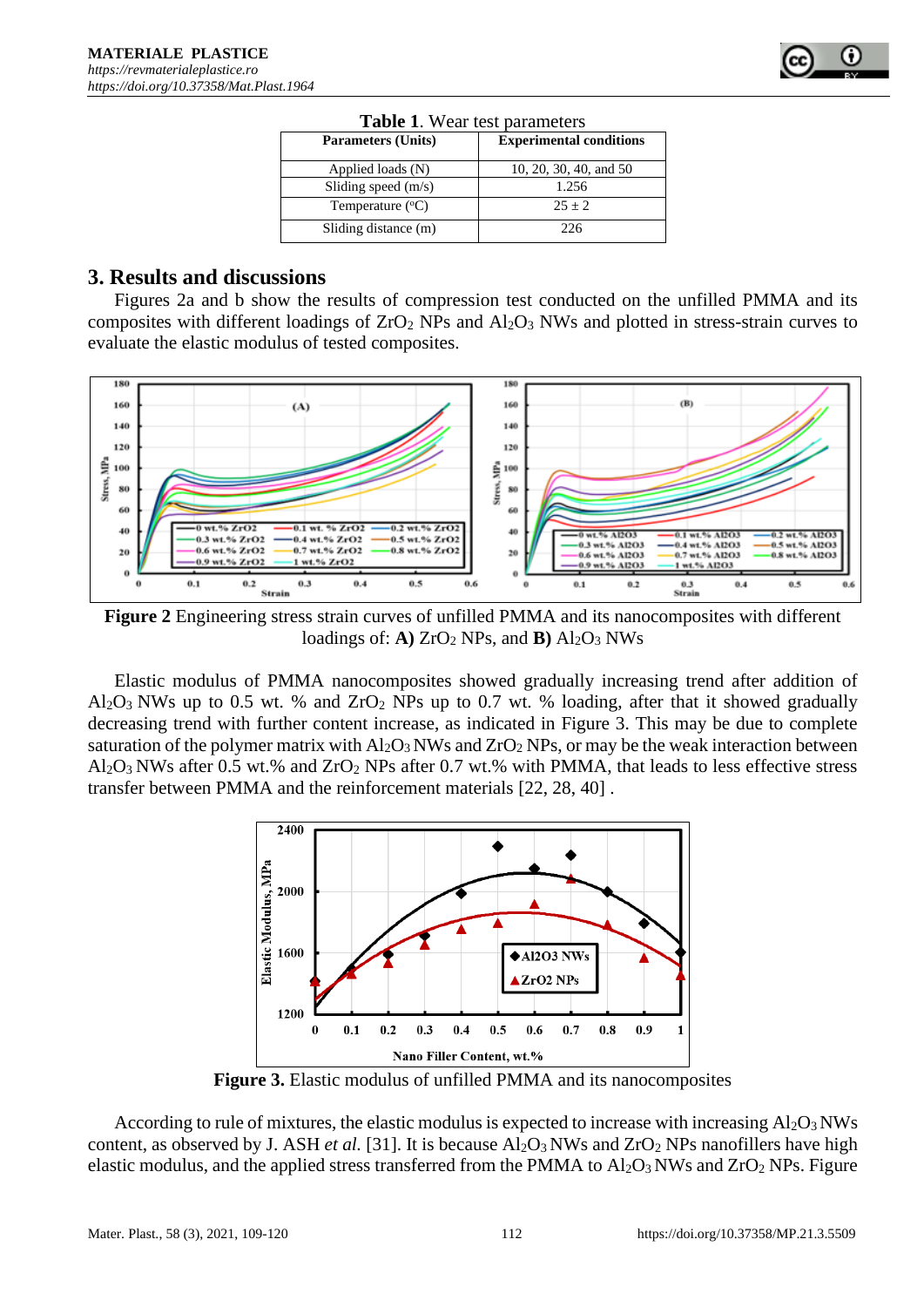3 shows that  $Al_2O_3$  NWs and  $ZrO_2$  NPs increased the elastic modulus of the unfilled PMMA by 47 and 61.88 % at 0.5 and 0.7 wt. % loading, respectively.



**Figure 4.** Microhardness of pure PMMA and its nanocomposites

Figure 4 represents the microhardness measurements of the tested  $PMMA/Al<sub>2</sub>O<sub>3</sub> NWs$  and PMMA/ZrO<sub>2</sub> NPs composites. Microhardness test was used to predict the wear resistance of proposed dental composite material. As indicated from Figure 4, the microhardness of composites is higher than that of the unfilled PMMA.  $A1_2O_3$  NWs and  $ZrO_2$  NPs increased the microhardness of the unfilled PMMA by 67.26 and 59.08 % at 0.5 and 0.7 wt. % loadings, respectively.

The strong interfacial adhesion between the nanofillers of  $Al_2O_3$  NWs at 0.5 wt. % and  $ZrO_2$  NPs at 0.7 wt. % loadings with PMMA matrix, and the molecular-level dispersion of these nanofillers in the matrix may be the reasons of the higher microhardness of the composites. Also,  $Al_2O_3$  NWs and  $ZrO_2$ NPs act as strengthening material of the polymer matrix nanocomposites that contribute to improvement in load carrying capacity. The results obtained agree with Asopa *et al.* [28].

Experimental results of wear test for the examined  $PMMA/AI_2O_3$  NWs, and  $PMMA/ZrO_2$  NPs composites at constant sliding distance and different applied loads of 10, 20, 30, 40, and 50 N were introduced in Figures 5 and 6, respectively.



**Figure 5.** Wear rate of PMMA/Al<sub>2</sub>O<sub>3</sub> NWs composites at different applied loads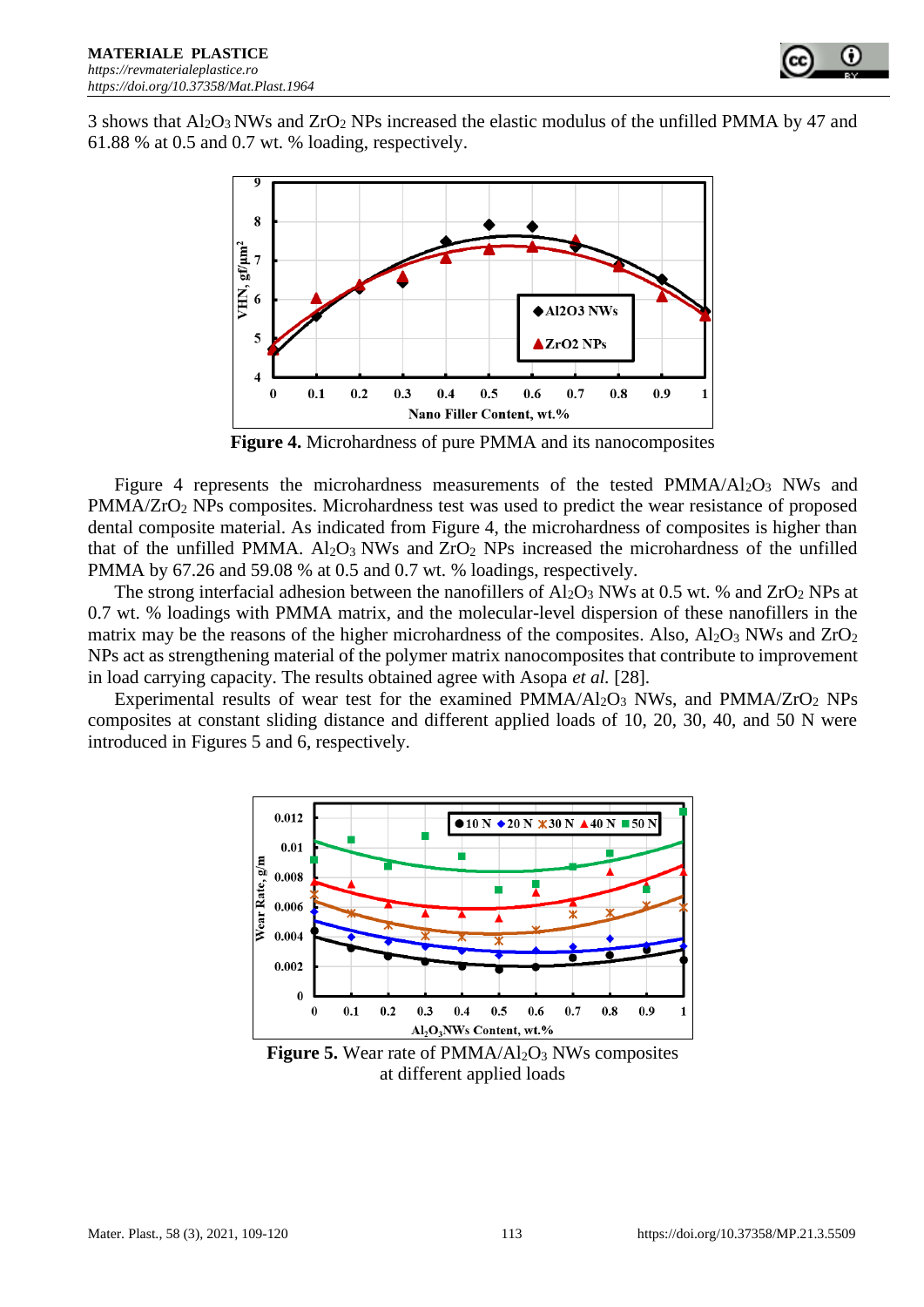

**Figure 6.** Wear rate of PMMA/ZrO<sub>2</sub> NPs composites at different applied loads

As indicated in these Figures, addition of  $Al_2O_3$  NWs up to 0.5 wt. % and ZrO<sub>2</sub> NPs up to 0.7 wt. % can significantly improve the wear rate of unfilled PMMA by 59.09, 51.75, 45.36, 31.91, and 21.81 % for  $Al_2O_3$  NWs and 58.33, 42.69, 37.34, 34.34, and 34.58 % for  $ZrO_2$  NPs under applied loads of 10, 20, 30, 40, and 50 N, respectively. This may be attributed to the well dispersion of  $ZrO<sub>2</sub>$  NPs and  $Al<sub>2</sub>O<sub>3</sub>$ NWs in PMMA matrix material that led to enhancing the wear resistance by protection of PMMA matrix from abrasion, as shown in morphological analysis by SEM images in Figures 10 b and d.

Also, it is evident from Figures 5 and 6 that an increasing trend in wear rate was shown at 0.5 wt. % and above of  $Al_2O_3$  NWs and 0.7 of  $ZrO_2$  NPs at different applied loads. This may be due to nonuniform distribution and agglomeration of  $Al_2O_3$  NWs and  $ZrO_2$  NPs nanofillers inside the matrix material of PMMA that lead to porosity formation, as shown in SEM images in Figure 10 c and e. It should be noticed that the homogenous distribution of the nanofillers in PMMA matrix material is one of the most important factor for determining wear performance of the composite [41]. On the other hand, there is relationship between the hardness number and wear resistance of the composite as explained by Archard equation. Therefore, the hardness plays an important role to improve the wear resistance of the composite according to Archard equation [42]. As indicated in Figure 4, microhardness of the composites increases with increase of nanofillers content of  $Al_2O_3$  NWs and  $ZrO_2$  NPs up to 0.5 and 0.7 wt. %, respectively. For this reason, wear resistance was enhanced due to an enhancement that occurred in the hardness of the composites.

In the meantime, wear rate values of the present nanocomposites of  $PMMA/AI_2O_3$  NWs and PMMA/ZrO<sub>2</sub> NPs showed increasing trend by increasing the applied loads up to 50 N. This may be due to penetration of the sliding disk asperities to the softer specimen contact surface, where the asperities of the softer surface were abraded. Also, the increase in the applied load during the wear test led to increasing the surface area of the tested specimen at the contact zone with the sliding disk, (Figure 7), that increased the resulting wear rate values [43- 45].



**Figure 7.** Specimens after wear test under applied load of 50 N: a) PMMA/0.5  $Al_2O_3$  NWs, and b) PMMA/0.7  $ZrO<sub>2</sub>$  NPs

Depending on the variations of COF versus  $Al_2O_3$  NWs and  $ZrO_2$  NPs as nanofillers content at different applied loads up to 50 N, COF of unfilled PMMA showed significant enhancement by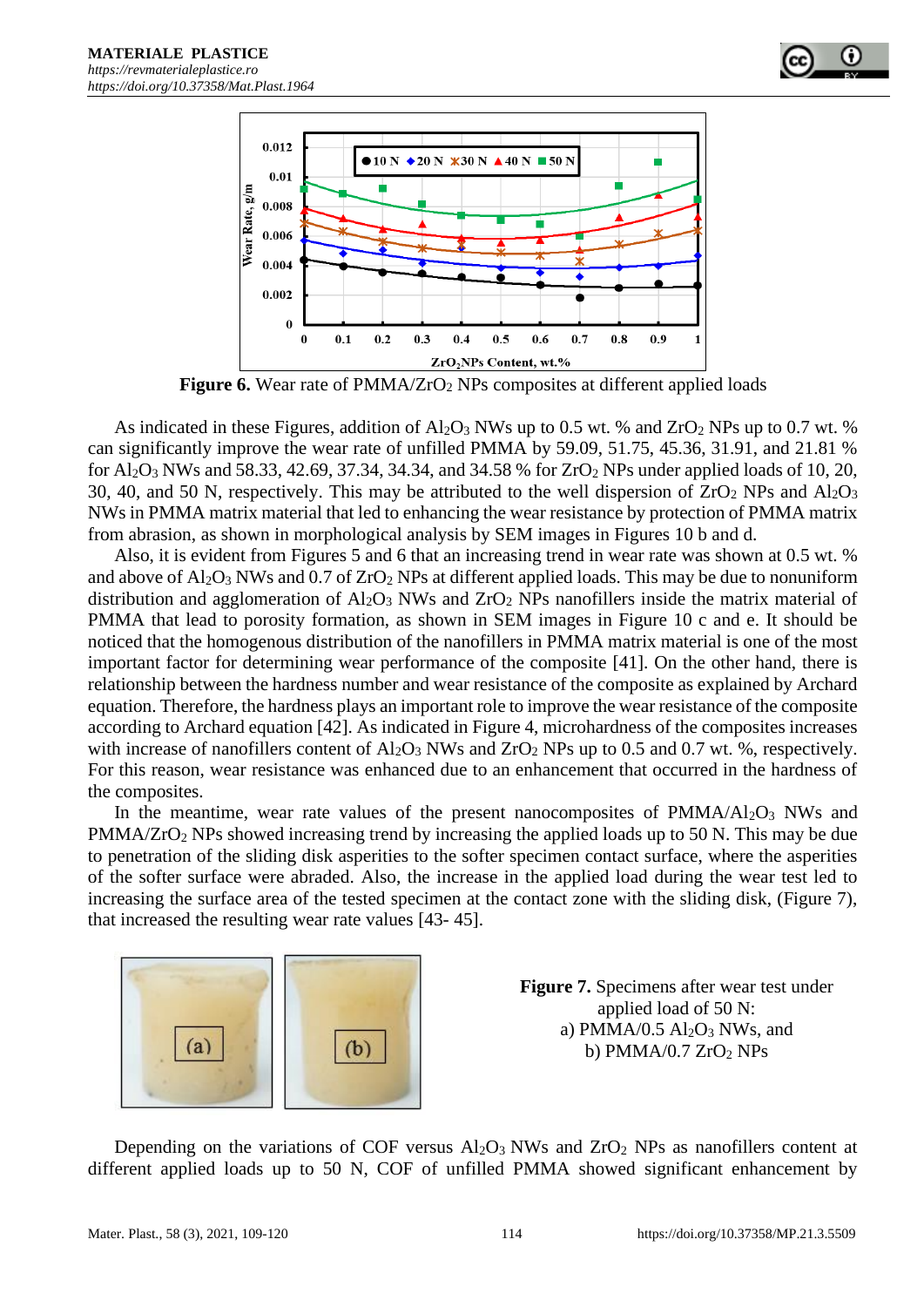

increasing  $Al_2O_3$  NWs up to 0.5 wt. % and  $ZrO_2$  NPs up to 0.7 wt. %. After addition of  $Al_2O_3$  NWs and ZrO2, NPs nanofillers more than 0.5 and 0.7 wt. %, respectively, COF showed gradual increasing trend. This may be attributed to poor interaction between PMMA matrix material and the nanofillers at higher contents, that led to agglomeration and porosity in the specimen, as shown in Figure 10 c and e.  $A1_2O_3$ NWs at 0.5 wt.% reduced the COF of unfilled PMMA by 24.28, 17.48, 18.93, 30.81, and 25.47 % under applied loads of 10, 20, 30, 40, and 50 N, respectively, as given in Figure 8. Also,  $ZrO<sub>2</sub> NPs$  at 0.7 wt. % enhanced the COF of unfilled PMMA by 23.67, 26.68, 33.03, 38.46, and 40.87 % under applied loads of 10, 20, 30, 40, and 50 N, respectively, as shown in Figure 9.



**Figure 9.** COF of PMMA/ZrO<sub>2</sub> NPs composites at different applied loads

As introduced in Figures 8 and 9, COF was improved by increasing applied load up to 40 N. This may be due to the generated temperature between sliding disk and contact zone of the specimens that decreases shear strength of PMMA matrix material [46, 47]. Therefore, the lowest COF values of PMMA reinforced with Al<sub>2</sub>O<sub>3</sub> NWs at 0.5 wt. % and ZrO<sub>2</sub> NPs at 0.7 wt. % were recorded under applied load of 40 N, whereas when the applied load was increased up to 50 N, COF of the composites showed increasing trend because of increasing surface area of the wear test specimen at the contact zone with the sliding disk led to increasing the resulting COF value, as mentioned previously in Figure 7.

Examination of worn surfaces after wear test of unfilled PMMA, PMMA/0.5 wt. %  $Al_2O_3$  NWs, PMMA/1 wt. %  $Al_2O_3$  NWs, PMMA/0.7 wt. %  $ZrO_2$  NPs, and PMMA/1 wt. %  $ZrO_2$  NPs under applied load of 50 N were investigated by SEM are introduced in Figure 10. As seen in Figure 10 a, the worn surface of unfilled PMMA contains many deep grooves and ploughed marks. This corresponds to the wear rate and COF results of unfilled PMMA, and it also illustrates that the adhesive wear mechanism was occurred. On the whole, more adhesive wear was occurred mainly because of the softening of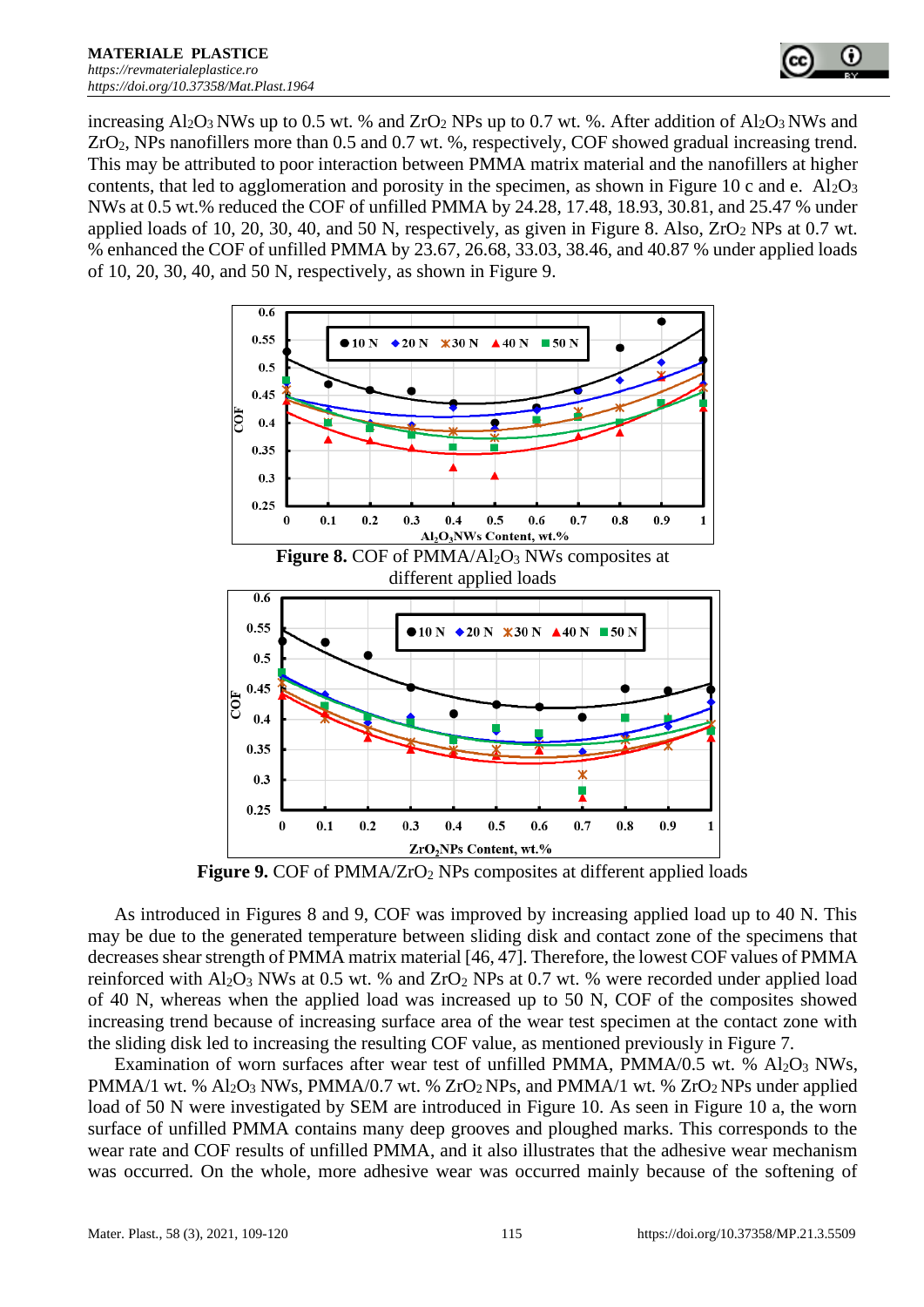

unfilled PMMA caused by generated temperature between sliding disk and specimen at a contact zone. Moreover, counterface asperities penetration into the soft unfilled PMMA are responsible for the occurrence of surface microploughing.



**Figure 10.** SEM micrographs of worn surfaces. a) unfilled PMMA, b) PMMA/0.5 wt.%  $Al_2O_3$  NWs, c) PMMA/1 wt. %  $Al_2O_3$  NWs, d) PMMA/0.7 wt. % ZrO<sup>2</sup> NPs, and e) PMMA/1 wt.  $% ZrO<sub>2</sub>NPs$ , after wear

After adding of 0.5 wt. %  $Al_2O_3$  NWs and ZrO<sub>2</sub> NPs 0.7 wt. % into PMMA, mechanical strength of the surface of the specimens was enhanced and showed dramatically decreased wear grooves, as indicated in Figure 10 b and d, respectively. Moreover, during sliding wear process, the formed transfer film also plays an effective role in improving the surface wear characteristics [48].

Nanofillers of  $A_2O_3$  NWs and  $ZrO_2$  NPs were dragged out from PMMA during sliding wear then transferred to the contact zone of PMMA nanocomposites and sliding disk surface, that was contributed in enhancement of the specimens worn surfaces, as seen in Figure 10 b and d. Consequently, the best improvement of wear rate and COF of PMMA nanocomposites were achieved after adding of  $Al_2O_3$ NWs up to 0.5 wt. % and  $ZrO<sub>2</sub>$  NPs up to 0.7 wt. %. This may be attributed to releasing of  $Al<sub>2</sub>O<sub>3</sub>$  NWs and ZrO<sup>2</sup> NPs from PMMA nanocomposites between the contacted surfaces, which act as a lubricant material between them.

After adding of  $Al_2O_3$  NWs and  $ZrO_2$  NPs to PMMA more than 0.5 wt.% and 0.7 wt.%, respectively up to 1 wt. %, as shown in Figure 10 c and e, there were more ploughed marks and porosity formation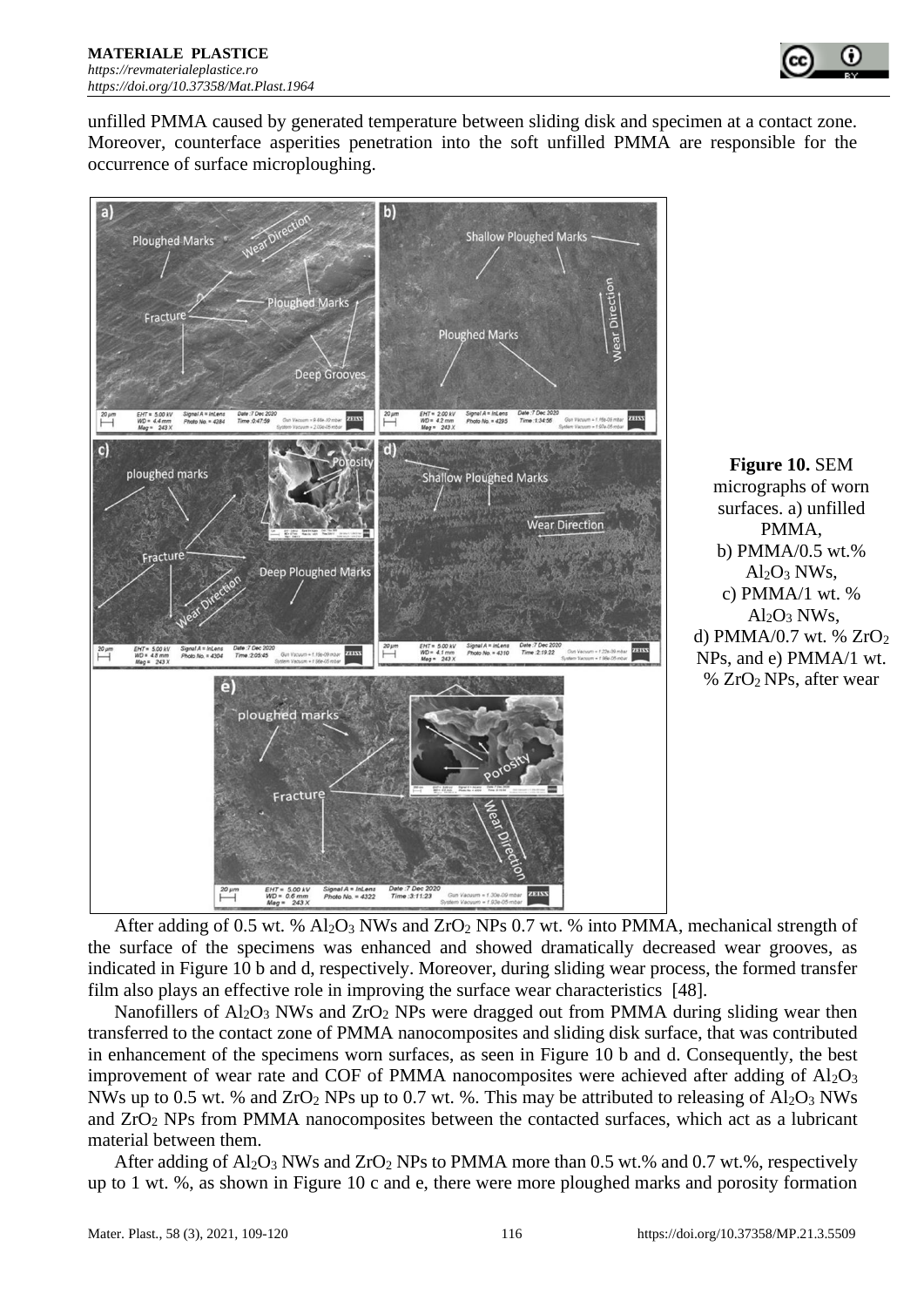

on worn surfaces than those of PMMA at  $0.5$  wt.%  $Al_2O_3$  NWs and  $0.7$  wt.%  $ZrO_2$  NPs. This may be because of nanofillers agglomeration and porous formation that occur due to poor interaction between nanofillers at large contents and PMMA matrix material. For this reason, wear rate and COF properties were decreased, also surface characteristics were deteriorated with increasing of  $A<sub>12</sub>O<sub>3</sub>$  NWs and  $ZrO<sub>2</sub>$ NPs more than 0.5 wt.% and 0.7 wt.%, respectively up to 1 wt.%.

## **4. Conclusions**

In the present study, PMMA matrix material reinforced with two nanofillers of  $Al_2O_3$  NWs and  $ZrO_2$ NPs were fabricated, where the mechanical and tribological performance of the present nanocomposites were investigated for denture materials applications. Mechanical properties including elastic modulus and microhardness, and tribological properties including wear rate and COF under applied loads up to 50 N of unfilled PMMA matrix material were enhanced with increasing  $A<sub>2</sub>O<sub>3</sub>$  NWs and ZrO<sub>2</sub> NPs up to 0.5 and 0.7 wt. %, respectively. This may be attributed to the high mechanical properties of these nanofillers, as well as the matrix material of PMMA was able to be strengthened after adding these nanofillers. In the meantime, worn surfaces were enhanced due to the nanofillers of  $A_2O_3$  NWs and ZrO<sup>2</sup> NPs were dragged out from PMMA during sliding wear then transferred to the contact zone of PMMA nanocomposites and sliding disk surface, leading to the enhancement of the specimens worn surfaces.

PMMA nanocomposites that contain nanofillers loading more than 0.5 wt. %  $Al_2O_3$  NWs and 0.7 wt. % ZrO<sup>2</sup> NPs recorded lower elastic modulus and microhardness, and higher wear rate and COF properties than that of at 0.5 and 0.7 wt. % under applied loads up to 50 N. This may be because of agglomeration and porosity formation, which led to weak interaction between the matrix material of PMMA and nanofillers of  $A_2O_3$  NWs and  $ZrO_2$  NPs. Wear rate was increased with increase in applied loads up to 50 N, whereas COF showed decreased trend with increasing applied loads up to 40 N. Also, worn surfaces showed contain more ploughed marks and porosity formation than those of PMMA at 0.5 wt.% Al<sub>2</sub>O<sub>3</sub> NWs and 0.7 wt.% ZrO<sub>2</sub> NPs. This may be because of nanofillers agglomeration and porous formation that occur due to poor interaction between nanofillers at large contents and PMMA matrix material.

**Acknowledgements**: This work was supported by materials lab in production technology Dept. - faculty of technology and education, Beni-Suef University, Beni-Suef, Egypt.

## **References**

1.G. VENUGOPAL, J. C. VEETIL, N. RAGHAVAN, V. SINGH, A. KUMAR, A. MUKKANNAN., Nano-dynamic mechanical and thermal responses of single-walled carbon nanotubes reinforced polymer nanocomposite thinfilms, *J. Alloys Compd.*, 688, 2016, 454–459, doi: 10.1016/j.jallcom.2016.07.209. 2.S. K. PEDDINI, C. P. BOSNYAK, N. M. HENDERSON, C. J. ELLISON, D. R. PAUL., Nanocomposites from styrene-butadiene rubber (SBR) and multiwall carbon nanotubes (MWCNT) part 1: Morphology and rheology, *Polymer (Guildf).*, 55(1), 2014, 258–270,

doi: 10.1016/j.polymer.2013.11.003.

3. B. ALI SABRI, M. SATGUNAM, N. M. ABREEZA, A. N. ABED., A review on enhancements of PMMA Denture Base Material with Different Nano-Fillers, *Cogent Eng.*, 8(1), 2021, doi: 10.1080/23311916.2021.1875968.

4. M. M. GAD, A. M. AL-THOBITY, A. RAHOMA, R. ABUALSAUD, F. A. AL-HARBI, S. AKHTAR., Reinforcement of PMMA denture base material with a mixture of  $ZrO<sub>2</sub>$  nanoparticles and glass fibers, *Int. J. Dent.*, 2019, 2019, doi: 10.1155/2019/2489393.

5. N. HERRERA, A. P. MATHEW, K. OKSMAN., Plasticized polylactic acid/cellulose nanocomposites prepared using melt-extrusion and liquid feeding: Mechanical, thermal and optical properties, *Compos. Sci. Technol.*, 106, 2015, 149–155, doi: 10.1016/j.compscitech.2014.11.012.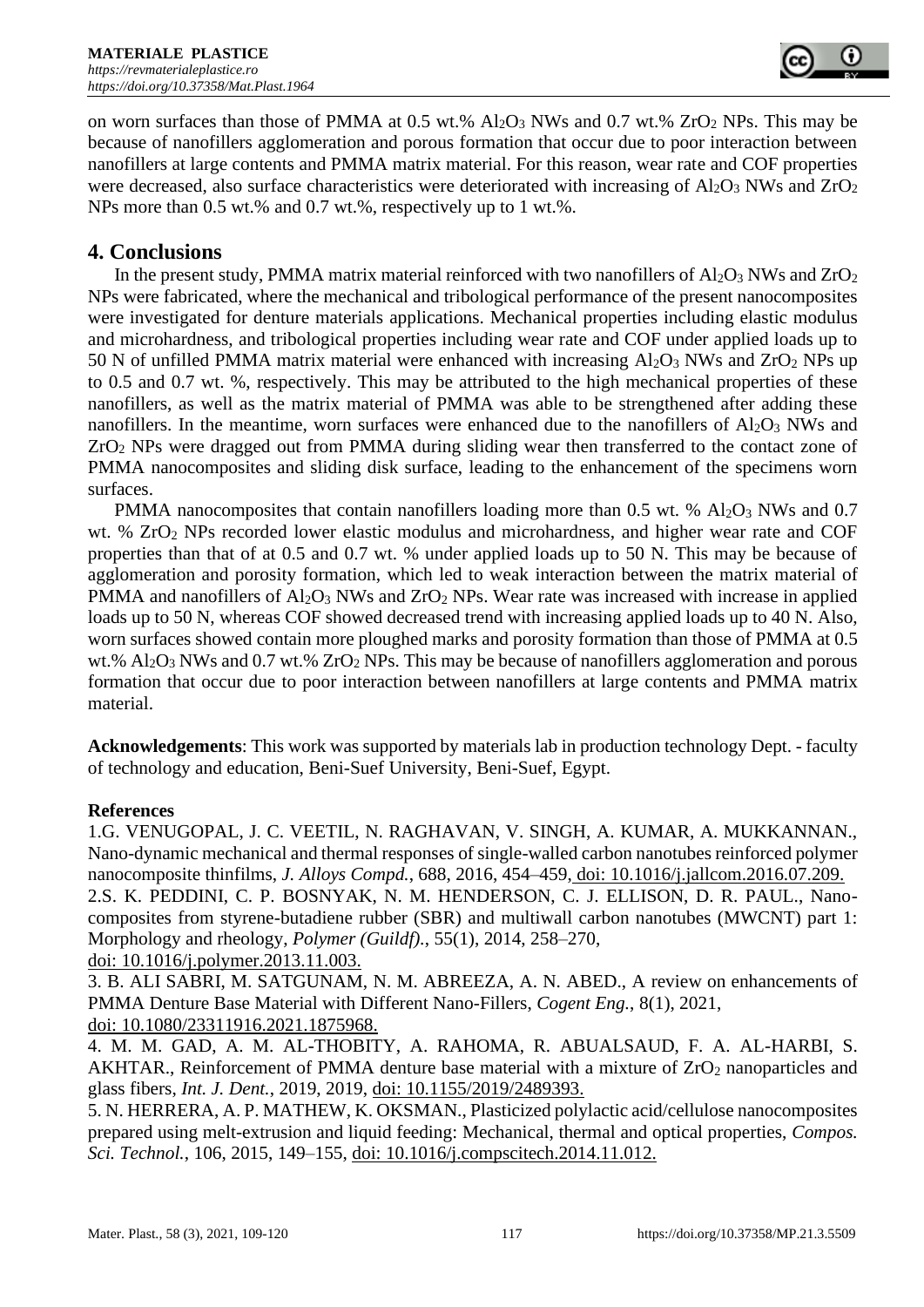

6. R. BALEN *ET AL.*, Structural, thermal, optical properties and cytotoxicity of PMMA/ZnO fibers and films: Potential application in tissue engineering, *Appl. Surf. Sci.*, 385, 2016, 257–267, doi: 10.1016/j.apsusc.2016.05.122.

7. M. ALAMGIR, A. MALLICK, G. C. NAYAK, S. K. TIWARI., Development of PMMA/TiO<sup>2</sup> nanocomposites as excellent dental materials, *J. Mech. Sci. Technol.*, 33(10), 2019, 4755–4760, doi: 10.1007/s12206-019-0916-7.

8. A. O. ALHAREB, Z. A. AHMAD., Effect of Al<sub>2</sub>O<sub>3</sub>/ZrO<sub>2</sub> reinforcement on the mechanical properties of PMMA denture base, *J. Reinf. Plast. Compos.*, 30(1), 2011, 86–93, doi: 10.1177/0731684410379511. 9. A. O. ALHAREB, H. M. AKIL, Z. A. AHMAD., Mechanical Properties of PMMA Denture Base Reinforced by Nitrile Rubber Particles with Al2O3/YSZ Fillers, *Procedia Manuf.*, 2(February), 2015, 301–306, doi: 10.1016/j.promfg.2015.07.053.

10. A. AKINCI, S. SEN, U. SEN., Friction and wear behavior of zirconium oxide reinforced PMMA composites, *Compos. Part B Eng.*, 56, 2014, 42–47, doi: 10.1016/j.compositesb.2013.08.015.

11. N. MURAKAMI, N. WAKABAYASHI, R. MATSUSHIMA, A. KISHIDA, Y. IGARASHI., Effect of high-pressure polymerization on mechanical properties of PMMA denture base resin, *J. Mech. Behav. Biomed. Mater.*, 20, 2013, 98–104, doi: 10.1016/j.jmbbm.2012.12.011.

12. G. E. CARLSSON, R. OMAR., The future of complete dentures in oral rehabilitation. A critical review, *J. Oral Rehabil.*, 37(2), 2010, 143–156, doi: 10.1111/j.1365-2842.2009.02039.x.

13. P. YADAV, R. MITTAL, V. K. SOOD, R. GARG., Effect of Incorporation of Silane-Treated Silver and Aluminum Microparticles on Strength and Thermal Conductivity of PMMA, *J. Prosthodont.*, 21(7), 2012, 546–551, doi: 10.1111/j.1532-849X.2012.00873.x.

14. R. ADHIKARI, G. H. MICHLER., Polymer nanocomposites characterization by microscopy, *Polym. Rev.*, 49(3), 2009, 141–180, doi: 10.1080/15583720903048094.

15. P. CHAIJAREENONT, H. TAKAHASHI, N. NISHIYAMA, M. ARKSORNNUKIT., Effect of different amounts of 3-methacryloxypropyltrimethoxysilane on the flexural properties and wear resistance of alumina reinforced PMMA, *Dent. Mater. J.*, 31(4), 2012, 623–628, doi: 10.4012/dmj.2012-056.

16. L. M. A. MENG T. R., Physical properties of four acrylic denture base resins, *J Contemp Dent Pr. 2005;693–100.*, 6( 4), 2005, 1–5.

17. R. KRISHNA ALLA *ET AL.*, Conventional and Contemporary polymers for the fabrication of denture prosthesis: part I-Overview, composition and properties, *~ 82 ~ Int. J. Appl. Dent. Sci.*, 1(4), 2015, 82–89.

18.R. ROY., Purposive design of nanocomposites: entire class of new materials, *Mater. Sci. Res.*, 21, 1987, 25–32, doi: https://doi.org/10.1007/978-1-4613-1933-7\_3.

19*.*M. Z. RONG, M. Q. ZHANG, Y. X. ZHENG, H. M. ZENG, R. WALTER, K. FRIEDRICH*.*, Structure-property relationships of irradiation grafted nano-inorganic particle filled polypropylene composites, *Polymer (Guildf).*, 421, 2001, 167–183, 2001, doi: 10.1016/S0032-3861(00)00325-6.

20*.*F. ASHENAI GHASEMI, S. DANESHPAYEH, I. GHASEMI, M. AYAZ*.*, An investigation on the Young's modulus and impact strength of nanocomposites based on polypropylene/linear low-density polyethylene/titan dioxide (PP/LLDPE/TiO2) using response surface methodology, *Polym. Bull.*, 73*)*6*(*, 2016, 1741–1760, doi: 10.1007/s00289-015-1574-2.

21.S. SRIVASTAVA, R. K. TIWARI., Synthesis of epoxy-TiO<sub>2</sub> nanocomposites: A study on sliding wear behavior, thermal and mechanical properties, *Int. J. Polym. Mater. Polym. Biomater.*, 61(13), 2012, 999–1010, doi: 10.1080/00914037.2011.617326.

22.M. M. GAD, S. M. FOUDA, F. A. AL-HARBI, R. NÄPÄNKANGAS, A. RAUSTIA., PMMA denture base material enhancement: A review of fiber, filler, and nanofiller addition, *Int. J. Nanomedicine*, 12, 2017, 3801–3812, doi: 10.2147/IJN.S130722.

23.R. MEDINA, F. HAUPERT, A. K. SCHLARB., Improvement of tensile properties and toughness of an epoxy resin by nanozirconium-dioxide reinforcement, *J. Mater. Sci.*, 43(9), 2008, 3245–3252, doi: 10.1007/s10853-008-2547-8.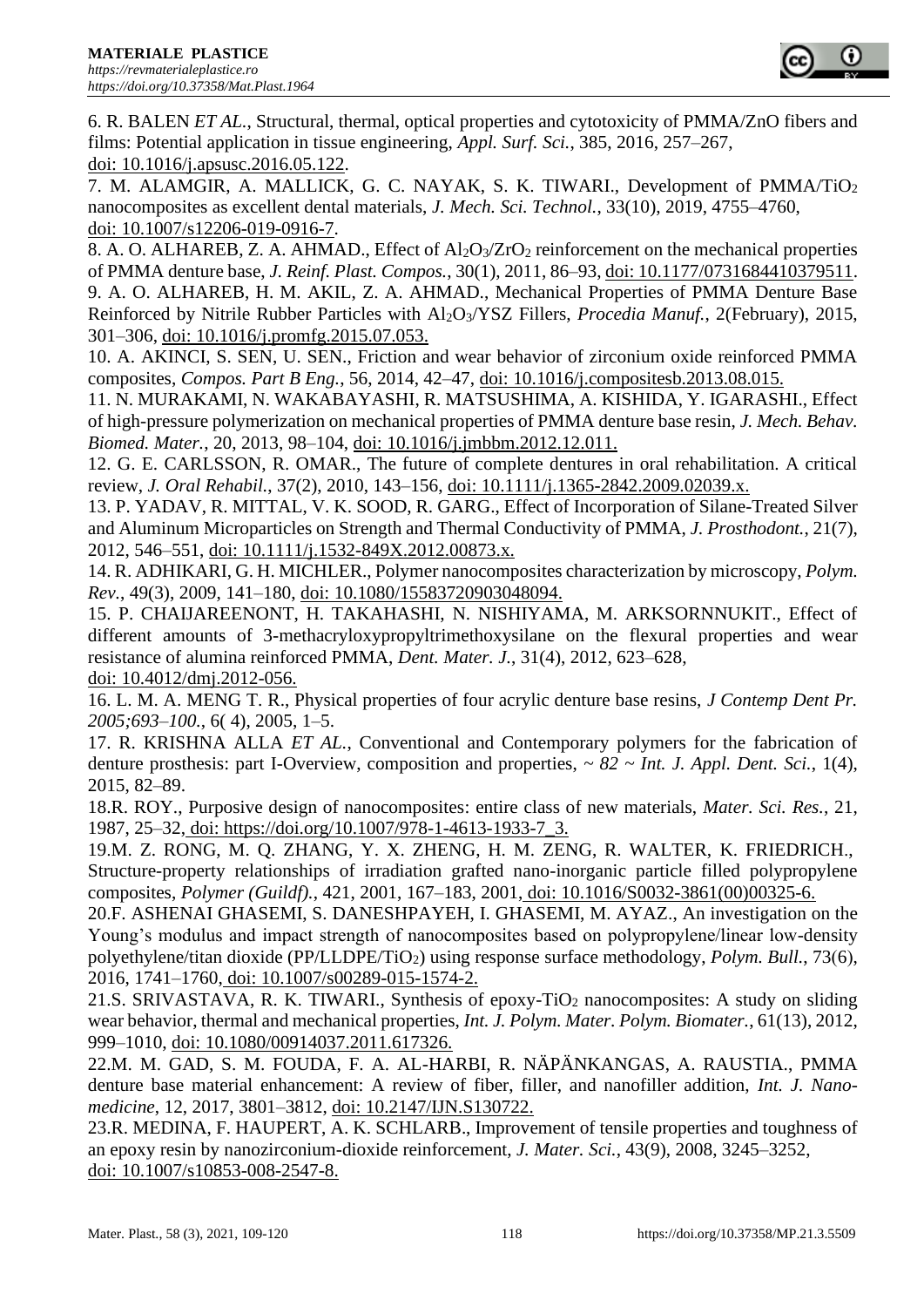

24.M. M. GAD, A. RAHOMA, A. M. AL-THOBITY, A. S. ARREJAIE., Influence of incorporation of ZrO2 nanoparticles on the repair strength of polymethyl methacrylate denture bases, *Int. J. Nanomedicine*, 11, 2016, 5633–5643, doi: 10.2147/IJN.S120054.

25.N. V. ASAR, H. ALBAYRAK, T. KORKMAZ, I. TURKYILMAZ., Influence of various metal oxides on mechanical and physical properties of heat-cured polymethyl methacrylate denture base resins, *J. Adv. Prosthodont.*, 5(3), 2013, 241–247, doi: 10.4047/jap.2013.5.3.241.

26.P. FRANKLIN, D. J. WOOD, N. L. BUBB., Reinforcement of poly(methyl methacrylate) denture base with glass flake, *Dent. Mater.*, 21(4), 2005, 365–370, doi: 10.1016/j.dental.2004.07.002.

27.A. E. ELLAKWA, M. A. MORSY, A. M. EL-SHEIKH., Effect of aluminum oxide addition on the flexural strength and thermal diffusivity of heat-polymerized acrylic resin, *J. Prosthodont.*, 17(6), 2008, 439–444, doi: 10.1111/j.1532-849X.2008.00318.x.

28.V. ASOPA, S. SURESH, M. KHANDELWAL, V. SHARMA, S. S. ASOPA, L. S. KAIRA., A comparative evaluation of properties of zirconia reinforced high impact acrylic resin with that of high impact acrylic resin, *Saudi J. Dent. Res.*, 6(2), 2015, 146–151, doi: 10.1016/j.sjdr.2015.02.003.

29.E. KUL, L. İ. ALADAĞ, R. YESILDAL., Evaluation of thermal conductivity and flexural strength properties of poly(methyl methacrylate) denture base material reinforced with different fillers, *J. Prosthet. Dent.*, 116(5), 2016, 803–810, doi: 10.1016/j.prosdent.2016.03.006.

30.A. NAVIDFAR, T. AZDAST, A. KARIMZAD GHAVIDEL., Influence of processing condition and carbon nanotube on mechanical properties of injection molded multi-walled carbon nanotube/poly (methyl methacrylate) nanocomposites, *J. Appl. Polym. Sci.*, 133(31), 2016, 1–10, doi: 10.1002/app.43738.

31.B. J. ASH *ET AL.*, Mechanical properties of Al2O3/polymethylmethacrylate nanocomposites, *Polym. Compos.*, 23(6), 2002, 1014–1025, doi: 10.1002/pc.10497.

32.A. AL-KAWAZ *ET AL.*, Tribological and mechanical investigation of acrylic-based nanocomposite coatings reinforced with PMMA-grafted-MWCNT, *Mater. Chem. Phys.*, 175, 2016, 206–214, doi: 10.1016/j.matchemphys.2016.03.021.

33.H. LIU, H. YE, T. LIN, T. ZHOU., Synthesis and characterization of  $PMMA/A1<sub>2</sub>O<sub>3</sub>$  composite particles by in situ emulsion polymerization, *Particuology*, 6(3), 2008, 207–213, doi: 10.1016/j.partic.2008.01.003.

34.N. A. BEZY, A. L. FATHIMA., Effect of TiO<sub>2</sub> nanoparticles on Mechanical Properties of Epoxy-Resin System, *Int. J. Eng. Res. Gen. Sci. Vol.*, 3(5), 2015, 143–151.

35.A. A. BERRIN AKKUS, A NILGUN OZTURK, SAKIR YAZMAN., Effects of  $Al_2O_3$  and  $SiO_2$ nanoparticles on flexural strength of heat cure acrylic resin, *Int. J. Enhanc. Res. Sci. Technol. Eng.*, 4(6), 2015, 158–163,.

36.B. S. JASIM, I. J. ISMAIL., The Effect of Silanized Alumina Nano - Fillers Addition on Some Physical and Mechanical Properties of Heat Cured Polymethyl Methacrylate Denture Base Material, *J. Baghdad Coll. Dent.*, 26(2), 2014, 18–23, doi: 10.12816/0015190.

37.A. A. N, M. A. M., Evaluation of thermal conductivity of alumina reinforced heat cure acrylic resin and some other properties, *J Bagh Coll. Dent.*, 22(3), 2010 1–7.

38.V. JAIN, N. ARORA, A. CHAWLA, V. P. MATHUR., Effect of Addition of Sapphire (Aluminium Oxide) or Silver Fillers on the Flexural Strength Thermal Diffusivity and Water Sorption of Heat Polymerized Acrylic Resins, *Int. J. Prosthodont. Restor. Dent.*, 1(1), 2011, 21–27, doi: 10.5005/jp-journals-10019-1004.

39.A. F. WADY, A. L. MACHADO, V. ZUCOLOTTO, C. A. ZAMPERINI, E. BERNI, C. E. VERGANI., Evaluation of Candida albicans adhesion and biofilm formation on a denture base acrylic resin containing silver nanoparticles, *J. Appl. Microbiol.*, 112(6), 2012, 1163–1172, doi: 10.1111/j.1365-2672.2012.05293.x.

40.M. AHMED, M. EBRAHIM., Effect of Zirconium Oxide Nano-Fillers Addition on Mechanical Properties of Heat-Polymerized Acrylic Resin, *Al-Azhar Dent. J. Girls*, 3(1), 2016, 41–48, doi: 10.21608/adjg.2016.5068.